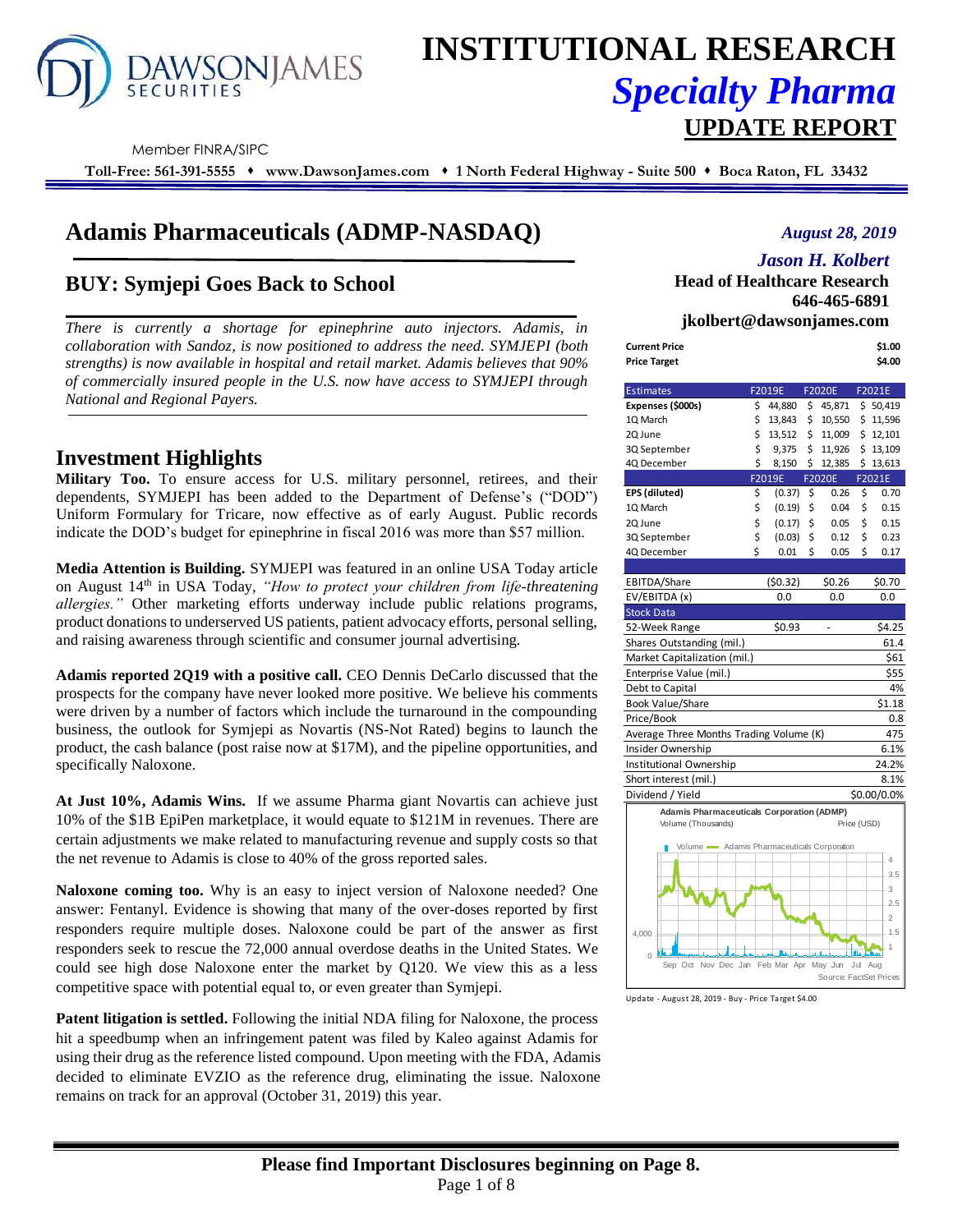

**Updating Asthma and Respiratory Practices:** Adamis is pursuing two inhalable oral steroid treatments for asthma with the hope of delivering equivalent efficacy at lower doses. APC-1000 is a hydrofluoroalkane inhalable steroid in Phase 3 and APC-4000 is a dry powder inhaler (DPI) in phase 2.

**Valuation:** Our product models run out to the year 2030. For Symjepi, an approved product, we do not apply a discount (a risk cut), versus Naloxone where we do use a 30% discount on the model itself. Our price target is derived from an equal-weighted average of free cash flow (FCFF), discounted EPS (EPS), and sum-of-the-parts (SOP) models, all discounted at a rate of 15% as Symjepi is an approved product and we see minimal risk in Naloxone. Our share count is adjusted for the recent raise and assumes additional dilution. We are currently modeling that the company can reach break-even by 2020. These metrics suggest a 12-month price target of \$4.00.

**Risks:** Partnership risks, Commercialization risks, Financial risks, Clinical and regulatory risks, and Legal and intellectual property risk.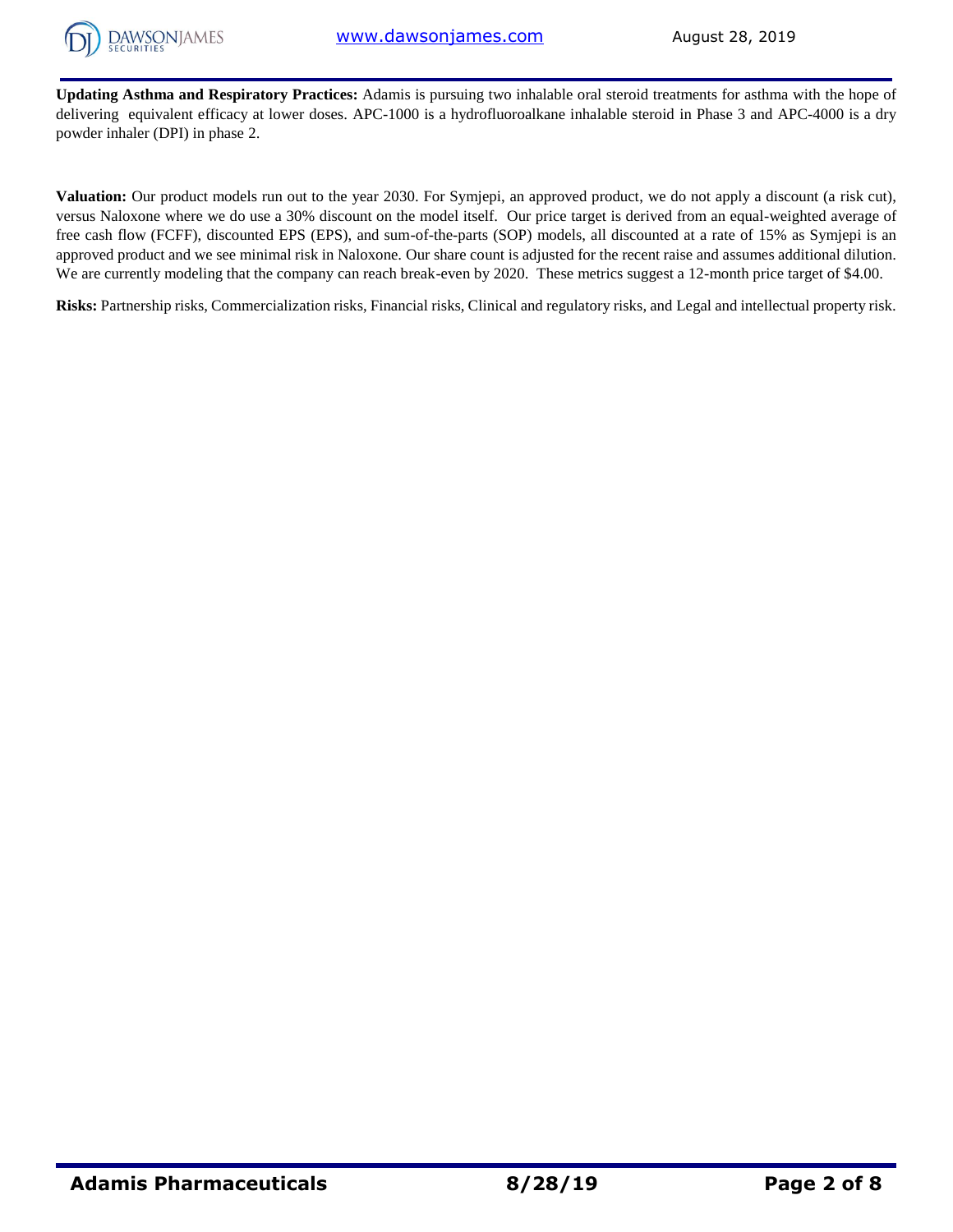**Valuation.** We value ADMP based on the revenues in our product models. We apply assumptions for FDA product approvals, launch dates, and product attributes to estimate revenues. These estimates feed into our income statement through the year 2030. Our Symjepi estimates are based on royalties from Novartis – Sandoz, of 50% of net sales payable to Adamis. For conservatism, we apply risk cuts to our pipeline product sales projections to allow for the development risk in pipeline products. Our price target is derived from an equal-weighted average of free cash flow (FCFF), discounted EPS (EPS), and sum-of-the-parts (SOP) models. For companies that are well established with mature products and revenues, we typically discount at a 10% rate, for companies in the early stages of product commercialization we typically use a higher rate, 15%, which is now the case for Adamis.

### **Exhibit 1. Discounted Free Cash Flow Model**

Average \$4

| Price Target \$ | 6    |           |                                               |        |        |        |        |         |         |         |         |         |           |
|-----------------|------|-----------|-----------------------------------------------|--------|--------|--------|--------|---------|---------|---------|---------|---------|-----------|
| Year            | 2019 |           |                                               |        |        |        |        |         |         |         |         |         |           |
|                 |      |           |                                               |        |        |        |        |         |         |         |         |         |           |
|                 |      | 2019E     | 2020E                                         | 2021E  | 2022E  | 2023E  | 2024E  | 2025E   | 2026E   | 2027E   | 2028E   | 2029E   | 2030E     |
|                 |      | (20, 704) | (4, 773)                                      | 10,426 | 31,633 | 66,654 | 99,025 | 135,777 | 151,204 | 163,110 | 168,867 | 177,000 | 185,227   |
|                 |      | 0%        | 0%                                            | 10%    | 12%    | 18%    | 20%    | 24%     | 24%     | 24%     | 28%     | 30%     | 34%       |
|                 |      | (20, 704) | (4, 773)                                      | 9,384  | 27,837 | 54,657 | 79,220 | 103,191 | 114,915 | 123,964 | 121,584 | 123,900 | 122,250   |
|                 |      |           |                                               |        |        |        |        |         |         |         |         |         |           |
|                 |      | 1,454     |                                               | ٠      |        |        |        |         |         |         |         |         |           |
|                 |      |           |                                               |        |        |        |        |         |         |         |         |         |           |
|                 |      | (19,251)  | (4,773)                                       | 9,384  | 27,837 | 54,657 | 79,220 | 103,191 | 114,915 | 123,964 | 121,584 | 123,900 | 122,250   |
|                 |      |           |                                               |        |        |        |        |         |         |         |         |         |           |
|                 |      | (19,251)  | (4, 151)                                      | 7,095  | 18,303 | 31,250 | 39,386 | 44,612  | 43,201  | 40,524  | 34,562  | 30,626  | 26,276.72 |
|                 |      |           |                                               |        |        |        |        |         |         |         |         |         |           |
|                 |      |           |                                               |        |        |        |        |         |         |         |         |         |           |
|                 |      |           |                                               |        |        |        |        |         |         |         |         |         |           |
|                 |      |           |                                               |        |        |        |        |         |         |         |         |         |           |
|                 |      |           |                                               |        |        |        |        |         |         |         |         |         |           |
|                 |      |           |                                               |        |        |        |        |         |         |         |         |         |           |
|                 |      |           |                                               |        |        |        |        |         |         |         |         |         |           |
|                 |      |           |                                               |        |        |        |        |         |         |         |         |         |           |
|                 |      | 87,079    | 2030E                                         |        |        |        |        |         |         |         |         |         |           |
|                 | s    | 6         |                                               |        |        |        |        |         |         |         |         |         |           |
|                 |      |           |                                               |        |        |        |        |         |         |         |         |         |           |
|                 |      |           | 15%<br>$1\%$<br>881,944<br>189,568<br>482,003 |        |        |        |        |         |         |         |         |         |           |

### **Exhibit 2. EPS Model**

| <b>Current Year</b> |   | 2019 |
|---------------------|---|------|
| Year of EPS         |   | 2030 |
| Earnings Multiple   |   | 15   |
| Discount Factor     |   | 15%  |
| Selected Year EPS   | S | 1.40 |
| <b>NPV</b>          | S | 5.00 |

| <b>Current Year</b>             |              | 2019 |                      |                 |         | Discount Rate and Earnings Multiple Varies, Year is Constant |          |        |            |      |
|---------------------------------|--------------|------|----------------------|-----------------|---------|--------------------------------------------------------------|----------|--------|------------|------|
| Year of EPS                     |              | 2030 |                      |                 |         |                                                              | 2030 EPS |        |            |      |
| Earnings Multiple               |              | 15   |                      | 5.0             | 5%      | 10%                                                          | 15%      | 20%    | 25%        | 30%  |
| Discount Factor                 |              | 15%  | Earnings<br>Multinle |                 | \$0.00  | \$0.00                                                       | \$0.00   | \$0.00 | $$0.00$ \$ |      |
| Selected Year EPS               | $\mathbf{s}$ | 1.40 |                      |                 | \$4.00  | \$2.00                                                       | \$2.00   | \$1.00 | \$1.00\$   |      |
| <b>NPV</b>                      | \$           | 5.00 |                      | 10              | \$8.00  | \$5.00                                                       | \$3.00   | \$2.00 | \$1.00\$   | 1.00 |
| Source: Dawson James estimates. |              |      |                      | 15              | \$12.00 | \$7.00                                                       | \$5.00   | \$3.00 | \$2.00\$   | 1.00 |
|                                 |              |      |                      | 20              | \$16.00 | \$10.00                                                      | \$6.00   | \$4.00 | \$2.00\$   | 2.00 |
|                                 |              |      |                      | 25              | \$21.00 | \$12.00                                                      | \$8.00   | \$5.00 | $$3.00$ \$ | 2.00 |
|                                 |              |      |                      | 30              | \$25.00 | \$15.00                                                      | \$9.00   | \$6.00 | \$4.00\$   | 2.00 |
|                                 |              |      |                      | 35 <sup>1</sup> | \$29.00 | \$17.00                                                      | \$11.00  | \$7.00 | $$4.00$ \$ | 3.00 |

|  | Exhibit 3. Sum-of-the-Parts Model |  |
|--|-----------------------------------|--|

|                                                         |       |                      | 35<br>\$29.00  | \$17.00   | \$7.00<br>\$11.00 | \$4.00\$<br>3.00 |
|---------------------------------------------------------|-------|----------------------|----------------|-----------|-------------------|------------------|
|                                                         |       | Source: Dawson James |                |           |                   |                  |
| <b>Exhibit 3. Sum-of-the-Parts Model</b>                |       |                      |                |           |                   |                  |
| <b>Adamis Pharmaceuticals</b>                           | LT Gr | Discount Rate        | Yrs. to Mkt    | % Success | Peak Sales MM's   | Term Val         |
| Symjepi                                                 | 1%    | 15%                  | $\overline{0}$ | 100%      | \$135             | \$964            |
| <b>NPV</b>                                              |       |                      |                |           |                   | \$2.21           |
| Naloxone                                                | 1%    | 15%                  |                | 90%       | \$25              | \$175            |
| <b>NPV</b>                                              |       |                      |                |           |                   | \$0.32           |
| APC-1000 HFA Inhaled Oral Steroid (maintenance therapy) | 1%    | 30%                  | 3              | 50%       | \$93              | \$321            |
| <b>NPV</b>                                              |       |                      |                |           |                   | \$0.17           |
| APC-4000 Fluticasone - Taper Dry Powder Inhaler (DPI)   | 1%    | 30%                  | 3              | 50%       | \$48              | \$166            |
| <b>NPV</b>                                              |       |                      |                |           |                   | \$0.09           |
| APC-8000 Tadalafil (Erectile Dysfunction)               | 1%    | 30%                  | 3              | 50%       | \$0               | \$0              |
| <b>NPV</b>                                              |       |                      |                |           |                   | \$0.00           |
| <b>Compounding business</b>                             | 1%    | 30%                  | $\overline{0}$ | 75%       | \$61              | \$209            |
| <b>NPV</b>                                              |       |                      |                |           |                   | \$0.36           |
| Net Margin                                              |       |                      |                |           |                   | 20%              |
| MM Shrs OS (2030E)                                      |       |                      |                |           |                   | 87               |
| Total                                                   |       |                      |                |           |                   | \$3              |
| Source: Dawson James                                    |       |                      |                |           |                   |                  |

*Source: Dawson James*

### **Adamis Pharmaceuticals 8/28/19 Page 3 of 8**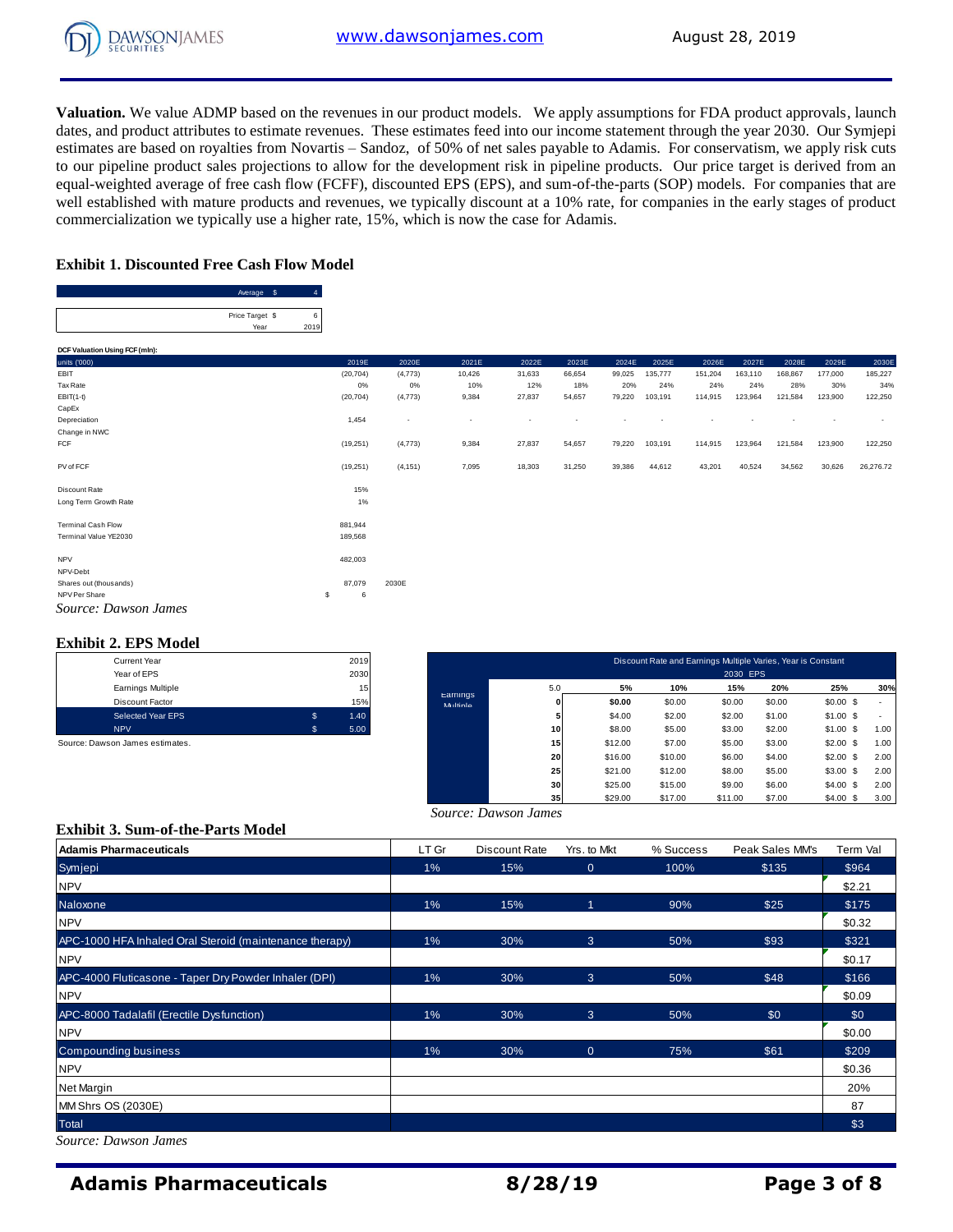

#### **Risk Analysis**

In addition to the typical risks associated with development stage specialty pharmaceutical companies, potential risks specific to Adamis are as follows:

Partnership risk. While Adamis has a partnership agreement with Sandoz to market Symjepi, such agreements are subject to disagreements and disputes. Revenue results may not materialize. The company is also expected to make agreements with partners for additional products, but there can be no assurances that the company will be able to secure favorable partnerships.

**Commercial risk.** There are no assurances that the company will be able to achieve significant sales, market share, or become profitable.

**Clinical and regulatory risk**. Lead products need to complete clinical trials. Trials may not produce the results expected from previous research or be sufficient for regulatory approval.

**Financial risk.** The company may need to raise capital in the marketplace, and there can be no assurances that the company will be able to successful raise capital and or do so, at favorable terms.

**Legal and intellectual property risk.** The company may have to defend its patents and technical know-how, and there can be no assurances that the patents will not be infringed or will be held as valid if challenged, and or that the company may infringe on third parties patents.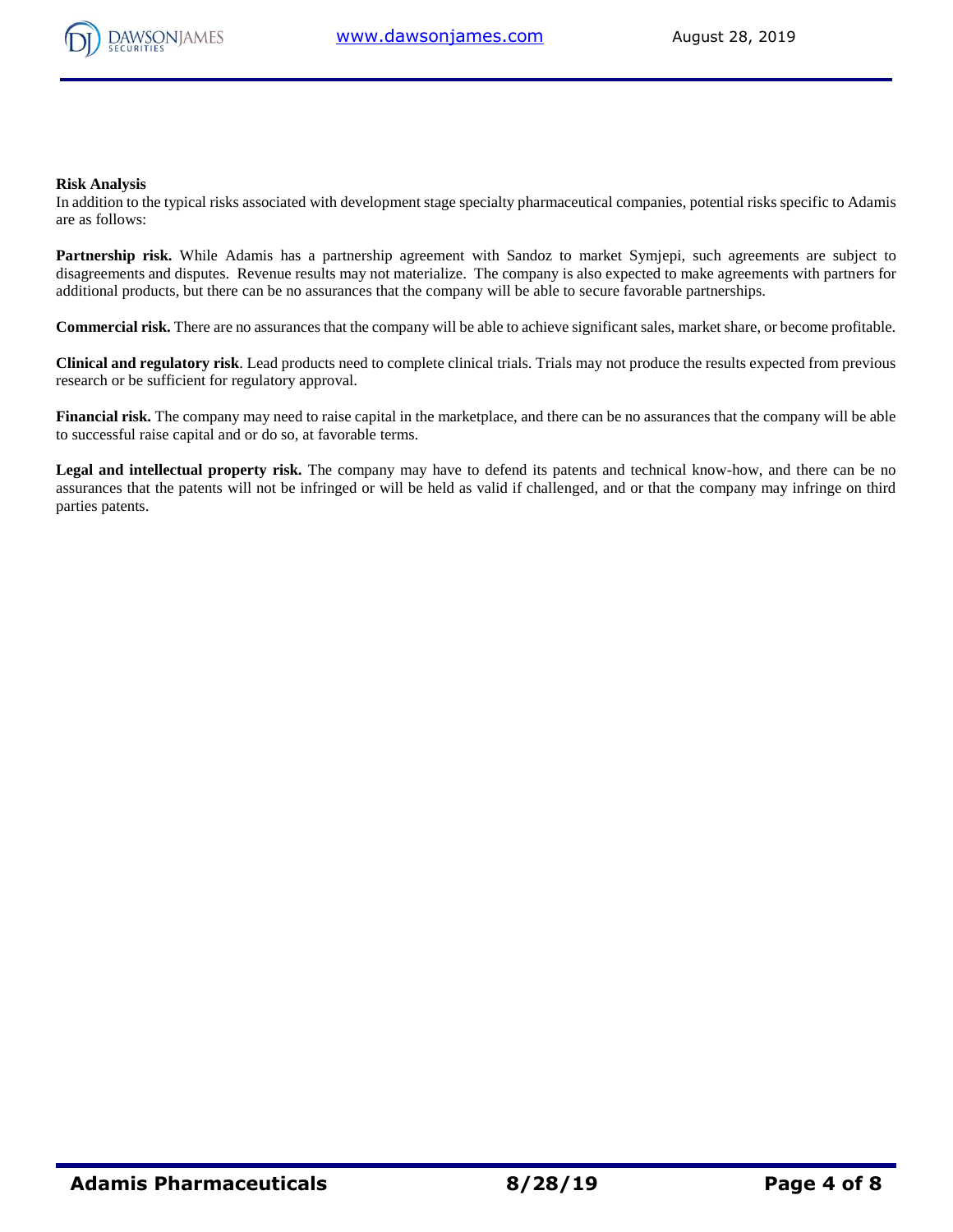

# **Exhibit 4. Income Statement Adamis Pharmaceuticals Corporation: Income Statement (\$000)**

| $\overline{\text{m}}$ riamized that you por about models statement (3000) |          |         |                |                |                |                |                |                |                |                |                 |                     |                     |                   |                |                 |                 |                 |         |                  |                  |                  |                  |                  |                  |
|---------------------------------------------------------------------------|----------|---------|----------------|----------------|----------------|----------------|----------------|----------------|----------------|----------------|-----------------|---------------------|---------------------|-------------------|----------------|-----------------|-----------------|-----------------|---------|------------------|------------------|------------------|------------------|------------------|------------------|
| <b>ADMP: YE December</b>                                                  | 2018A    | 1Q19A   | 2Q19A<br>1.265 | 3Q19E<br>2.500 | 4Q19E<br>4.000 | 2019E<br>7.765 | 1020E<br>4.600 | 2020E<br>4.800 | 3020E<br>5.200 | 4Q20E<br>5.400 | 2020E<br>20,000 | 1Q21E<br>6.900      | 2021E               | 3021E             | 4Q21E<br>8,100 | 2021E<br>30,000 | 2022E<br>45,000 | 2023E<br>65,000 | 2024E   | 2025E<br>100,000 | 2026E<br>111,000 | 2027E<br>125,000 | 2028E<br>125,000 | 2029E<br>130,000 | 2030E<br>135,000 |
| Symjepi Gross revenues (not included in total product sales)*             |          |         |                |                |                |                |                |                |                |                |                 |                     | 7,200               | 7,800             |                |                 |                 |                 | 75,000  |                  |                  |                  |                  |                  |                  |
| Naloxone Gross revenues (not included in total product sales)*            |          |         |                |                |                |                | 723            | 754            | 817            | 848            | 3,142           | 1,469               | 1,532               | 1,660             | 1,724          | 6,385           | 9,751           | 13,265          | 16,959  | 20,863           | 21,442           | 22,094           | 22,826           | 23,647           | 24,564           |
| APC-1000 HFA Inhaled Oral Steroid (maintenance therapy)                   |          |         |                |                |                |                | $\mathbf{0}$   |                | $\theta$       |                |                 | 1,913<br>$\sqrt{ }$ | 1.996<br>$\sqrt{ }$ | 2.163<br>$\theta$ | 2.246          | 8.318           | 26,292          | 46.171<br>4.779 | 58,378  | 71.763           | 75,614           | 79,67            | 83,946           | 88,451           | 93,197           |
| APC-4000 Fluticasone - Taper Dry Powder Inhaler (DPI)                     |          |         |                |                |                |                |                |                | $\Omega$       |                |                 |                     |                     |                   |                |                 |                 |                 | 20,141  | 31,832           | 39,130           | 41,230           | 43,442           | 45,773           | 48,230           |
| APC-8000 Tadalafil (Erectile Dysfunction)                                 |          |         |                |                |                |                |                |                | ſ              |                |                 | $\theta$            |                     | $\sqrt{ }$        |                |                 |                 |                 |         |                  |                  |                  |                  |                  |                  |
| Pharmaceutical Compounding business                                       | 15,087   | 4.906   | 4.500          | 4.600          | 4.750          | 24,000         | 4.893          | 5.039          | 5,190          | 5.346          | 20.468          | 5,414               | 5.649               | 6,120             | 6.355          | 23,539          | 27,069          | 31,130          | 34.243  | 37,667           | 41.434           | 45.577           | 50.135           | 55.148           | 60,663           |
| <b>Total Product Sales *</b>                                              | 15,087   | 4.906   | 5,765          | 7.100          | 8.750          | 26,521         | 10,215         | 10.593         | 11.207         | 11.595         | 43,611          | 15.695              | 16,378              | 17,743            | 18,425         | 68,241          | 108,112         | 160,345         | 204,720 | 262,125          | 288,620          | 313,572          | 325.350          | 343,019          | 361,654          |
| Royalty Revenue on Symjepi & Naloxone*                                    |          |         | 633            | 1,250          | 2,000          | 3,883          | 2,661          | 2,777          | 3,009          | 3.124          | 11,571          | 4.184               | 4,366               | 4.730             | 4.912          | 18,192          | 27,375          | 39.133          | 45,979  | 60,431           | 66,221           | 73,547           | 73.913           | 76,823           | 79,782           |
| % Royalty (slides on Commercial levels                                    | #DIV/0   | 50%     | 50%            | 50%            | 50%            | 50%            | 50%            | 50%            | 50%            | 50%            | 50%             | 50%                 | 50%                 | 50%               | 50%            | 50%             | 50%             | 50%             | 50%     | 50%              | 50%              | 50%              | 50%              | 50%              | 50%              |
| Symjepi / Naloxone Milestones                                             |          |         |                |                |                |                |                |                | 5,000          |                | 5,000           |                     |                     | 5.000             |                | 5.000           |                 |                 |         |                  |                  |                  |                  |                  |                  |
| Product Sales & Royalties & Milestones                                    | 15.087   | 4.906   | 5,133          | 5.850          | 6.750          | 22.638         | 7.554          | 7,816          | 13,199         | 8,470          | 37.040          | 11,511              | 12.012              | 18.013            | 13.513         | 55.049          | 80,737          | 121,213         | 158,741 | 201.694          | 222.399          | 240.025          | 251.437          | 266,196          | 281,872          |
| <b>Expenses</b>                                                           |          |         |                |                |                |                |                |                |                |                |                 |                     |                     |                   |                |                 |                 |                 |         |                  |                  |                  |                  |                  |                  |
| Cost of Goods Sold                                                        | 9,798    | 3,625   | 3,666          | 1,400          | 1,588          | 10,279         | 1,591          | 1.644          | 1,714          | 1.769          | 6,717           | 1.794               | 1.872               | 2,028             | 2,106          | 7,801           | 10,332          | 13,580          | 16,237  | 19,597           | 21,646           | 23,689           | 25,153           | 26,998           | 28,987           |
| %COGS                                                                     | 65%      | 74%     | 64%            | 20%            | 18%            | 39%            | 16%            | 16%            | 15%            | 15%            | 15%             | 11%                 | 11%                 | 11%               | 11%            | 11%             | 10%             | 8%              | -8%     | - 7%             | 7%               | -89              | 8%               | 8%               | 8%               |
| Research and Development                                                  | 18,804   | 2,197   | 2,846          | 2,000          | 1,500          | 8,542          | 2,259<br>F     | 2,358          | 2,554          | 2,652          | 9,824           | 2,598               | 2,711               | 2,937             | 3,050          | 11,297          | 12,992          | 14,940          | 17,182  | 19,759           | 22,723           | 26,131           | 30,051           | 34,558           | 39,742           |
| %R&D                                                                      | 1259     | 45%     | 49%            | 28%            | 179            | 329            | 22%            | 22%            | 23%            | 23%            | 23%             | 17%                 | 17%                 | 17%               | 17%            | 179             | 12%             | 9%              | 8%      | 89               | 89               | 89               | <b>g</b>         | 10%              | 11%              |
| General and Administrative                                                | 25.948   | 8,021   | 7,000          | 5,500          | 4,500          | 25,022         | 5,813          | 6,065          | 6,571          | 6,823          | 25,272          | 5,871               | 6,126               | 6,636             | 6,892          | 25,525          | 25.780          | 26.038          | 26,298  | 26,561           | 26,827           | 27.095           | 27,366           | 27,640           | 27,916           |
| %SG&A                                                                     | 48%      | 58%     | 52%            | 62%            | 599            | 579            | 60%            | 60%            | 61%            | 61%            | 60              | 57%                 | 57%                 | 57%               | 57%            | 57 <sup>°</sup> | 539             | 48%             |         | 40               | 389              | 35%              | 339              | 319              | 29%              |
| <b>Total expenses</b>                                                     | 54.550   | 13,843  | 13,512         | 8.900          | 7.588          | 43.843         | 9.663          | 10.067         | 10,838         | 11.244         | 41.813          | 10.263              | 10.709              | 11.602            | 12.048         | 44.622          | 49.104          | 54.558          | 59.716  | 65,916           | 71.195           | 76.915           | 82.570           | 89,196           | 96,645           |
| Operating income (Loss)                                                   | (39.464) | (8.938) | (8,379)        | (3.050)        | (838)          | (21, 204)      | (2, 109)       | (2.250)        | 2.360          | (2.774)        | (4.773)         | 1.248               | 1.302               | 6.411             | 1.465          | 10.426          | 31.633          | 66.654          | 99.025  | 135.77           | 151.204          | 163.110          | 168.867          | 177,000          | 185,227          |
| Interest expense                                                          | (158)    | (24)    | (23)           |                |                |                |                |                |                |                |                 |                     |                     |                   |                |                 |                 |                 |         |                  |                  |                  |                  |                  |                  |
| Interest Income                                                           | 245      | 74      | 34             |                |                |                |                |                |                |                |                 |                     |                     |                   |                |                 |                 |                 |         |                  |                  |                  |                  |                  |                  |
| Gain/Loss on extinguishment of debt                                       |          |         |                |                |                |                |                |                |                |                |                 |                     |                     |                   |                |                 |                 |                 |         |                  |                  |                  |                  |                  |                  |
| Change in fair value of derivitive liabilities                            |          |         |                |                |                |                |                |                |                |                |                 |                     |                     |                   |                |                 |                 |                 |         |                  |                  |                  |                  |                  |                  |
| Change in fair value of conversion feature liability                      |          |         |                |                |                |                |                |                |                |                |                 |                     |                     |                   |                |                 |                 |                 |         |                  |                  |                  |                  |                  |                  |
| Change in fair value of warrants                                          |          |         |                |                |                |                |                |                |                |                |                 |                     |                     |                   |                |                 |                 |                 |         |                  |                  |                  |                  |                  |                  |
| Change in fair value of warrants liability                                |          |         |                |                |                |                |                |                |                |                |                 |                     |                     |                   |                |                 |                 |                 |         |                  |                  |                  |                  |                  |                  |
| Total other income                                                        |          |         |                |                |                |                |                |                |                |                |                 |                     |                     |                   |                |                 |                 |                 |         |                  |                  |                  |                  |                  |                  |
| <b>Pretax Income</b>                                                      | (39.376) | (8.887) | (8.368)        | (3.050)        | (838)          | (21, 204)      | (2,109)        | (2.250)        | 2.360          | (2.774)        | (4, 773)        | 1,248               | 1.302               | 6.411             | 1.465          | 10.426          | 31.633          | 66.654          | 99.025  | 135,777          | 151,204          | 163.110          | 168,867          | 177.000          | 185,227          |
| Discontinued opeartions                                                   |          |         |                |                |                |                |                |                |                |                |                 |                     |                     |                   |                |                 |                 |                 |         |                  |                  |                  |                  |                  |                  |
| Write down of discontinued operations receivable                          |          |         |                |                |                |                |                |                |                |                |                 |                     |                     |                   |                |                 |                 |                 |         |                  |                  |                  |                  |                  |                  |
| Loss from continued operations                                            |          |         |                |                |                |                |                |                |                |                |                 |                     |                     |                   |                |                 |                 |                 |         |                  |                  |                  |                  |                  |                  |
| Income Tax Benefit (Provision)                                            | 369      |         |                |                |                |                |                |                |                |                |                 | 125                 | 130                 | 641               | 147            | 1,043           | 3,796           | 11,998          | 19,805  | 32,586           | 36,289           | 39,146           | 47,283           | 53,100           | 62,977           |
| <b>Tax Rate</b>                                                           | 0%       | 0%      | 0%             | 0%             | $\Omega$       | n              | 0%             | 0%             | 0%             | 0%             | 0%              | 10%                 | 10%                 | 10%               | 10%            | 10%             | 12%             | 18%             | 20%     | 249              | 24%              | 249              | 28%              | 30%              | 34%              |
| <b>GAAP Net Income (loss)</b>                                             | (39.007) | (8.887) | (8.368)        | (3,050)        | (838)          | (21, 204)      | (2,109)        | (2,250)        | 2,360          | (2,774)        | (4, 773)        | 1,123               | 1.172               | 5,770             | 1,319          | 9.384           | 27,837          | 54.657          | 79,220  | 103.191          | 114.915          | 123,964          | 121.584          | 123,900          | 122,250          |
| Deemed Dividend on Preferred Stock                                        |          |         |                |                |                |                |                |                |                |                |                 |                     |                     |                   |                |                 |                 |                 |         |                  |                  |                  |                  |                  |                  |
| <b>GAAP-EPS</b>                                                           | (1.00)   | (0.19)  | (0.18)         | (0.05)         | (0.01)         | (0.40)         | (0.04)         | (0.04)         | 0.04           | (0.05)         | (0.08)          | 0.02                | 0.02                | 0.10              | 0.02           | 0.16            | 0.48            | 0.93            | 1.35    | 1.75             | 1.94             | 2.09             | 2.04             | 2.07             | 2.03             |
| GAAP EPS (dil)                                                            | (1.00)   | (0.19)  | (0.18)         | (0.05)         | (0.01)         | (0.38)         | (0.03)         | (0.04)         | 0.04           | (0.04)         | (0.07)          | 0.02                | 0.02                | 0.09              | 0.02           | 0.14            | 0.41            | 0.77            | 1.09    | 1.38             | 1.49             | 1.56             | 1.48             | 1.47             | 1.40             |
| Wgtd Avg Shrs (Bas) - '000s                                               | 39.085   | 47.311  | 47.539         | 57.587         | 57.644         | 52.520         | 57.702         | 57.760         | 57.817         | 57.875         | 57.789          | 57,933              | 57.991              | 58,049            | 58.107         | 58.020          | 58.252          | 58.486          | 58.720  | 58,955           | 59.192           | 59.429           | 59.667           | 59,906           | 60,146           |
| Wgtd Avg Shrs (Dil) - '000s                                               | 39,085   | 47.475  | 47,539         | 63,015         | 63,645         | 55,418         | 63,645         | 64,281         | 64,924         | 65,573         | 64,606          | 65,573              | 66,229              | 66,891            | 67,560         | 66,563          | 68,580          | 70,658          | 72,799  | 75,005           | 77,278           | 79,620           | 82,032           | 84,518           | 87,079           |

*Source: Dawson James estimates.*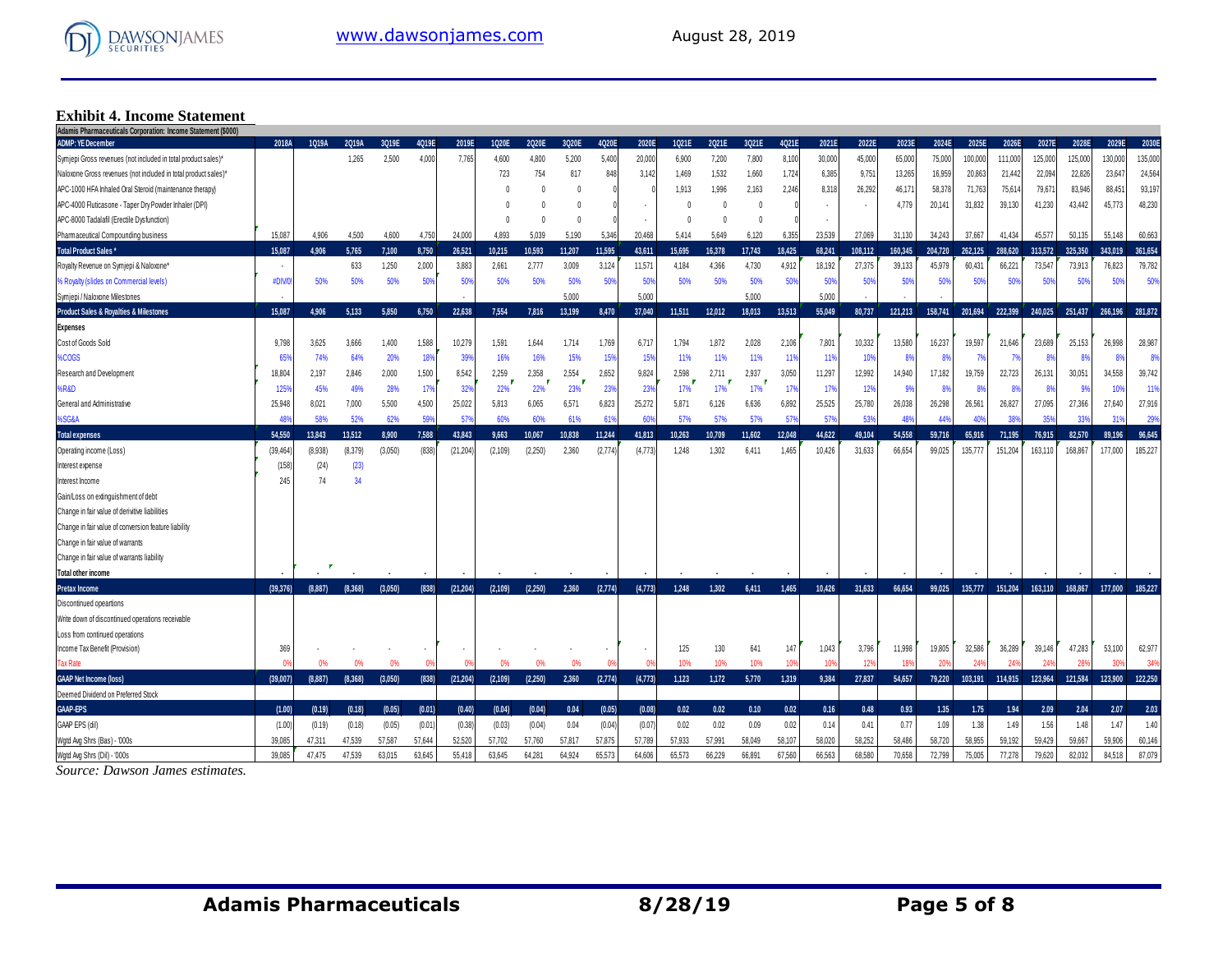

Companies mentioned in this report: Kaleo (private) Novartis (NVS) Mylan (MYL) The 3M Company (MMM)

Teva (Teva)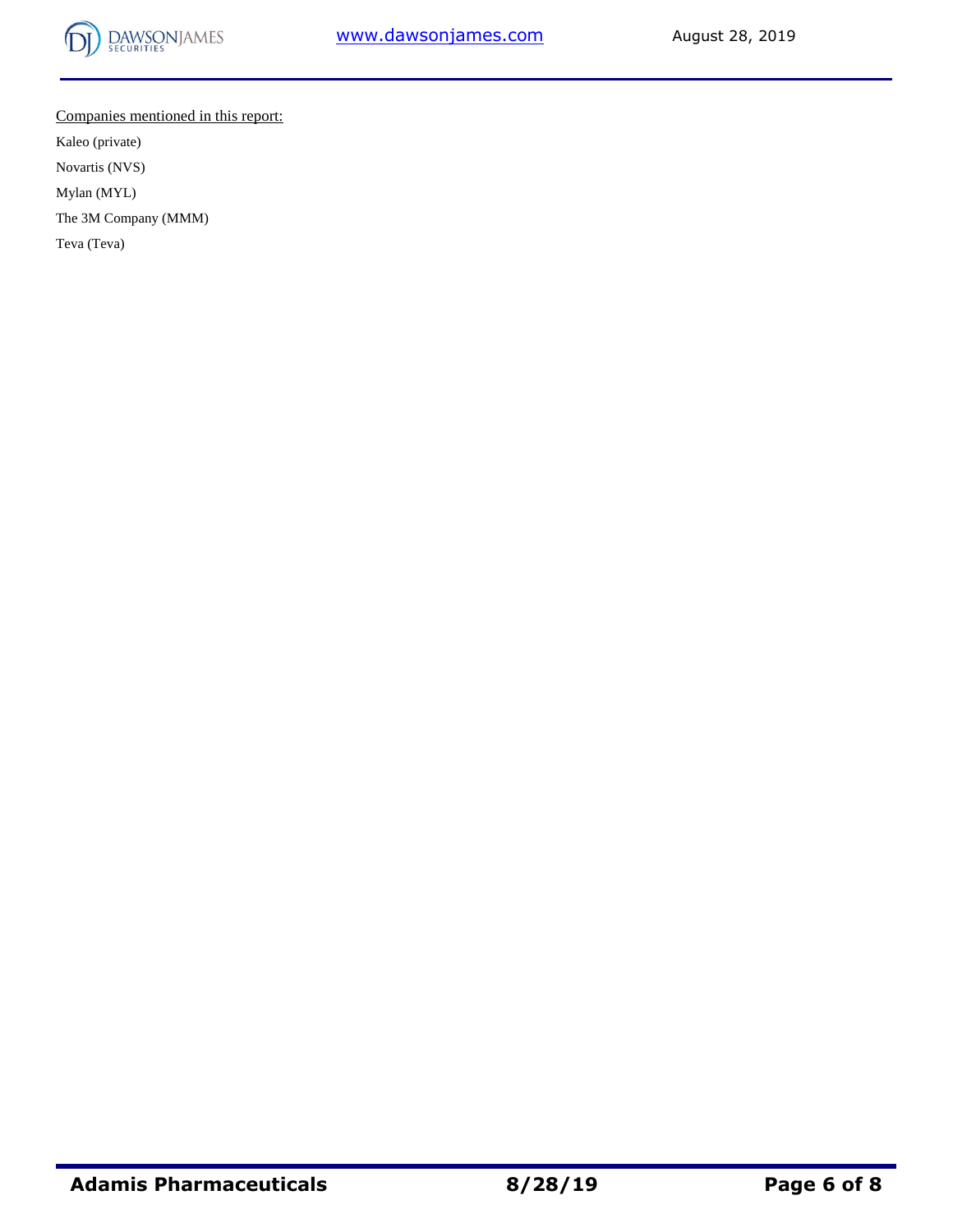

#### **Important Disclosures:**

#### **Price Chart:**



Price target and ratings changes over the past three years: Initiated – Buy – July 2,  $2019$  – Price Target \$5.00 Update – Buy – August 13, 2019 – Price Target \$4.00 Update – Buy – August 28, 2019 – Price Target \$4.00

Dawson James Securities, Inc. (the "Firm") is a member of the Financial Industry Regulatory Authority ("FINRA") and the Securities Investor Protection Corporation ("SIPC").

The Firm does not make a market in the securities of the subject company(s). The Firm has NOT engaged in investment banking relationships with ADMP in the prior twelve months, as a manager or co-manager of a public offering and has NOT received compensation resulting from those relationships. The Firm may seek compensation for investment banking services in the future from the subject company(s). The Firm has NOT received any other compensation from the subject company(s) in the last 12 months for services unrelated to managing or co-managing of a public offering.

Neither the research analyst(s) whose name appears on this report nor any member of his (their) household is an officer, director or advisory board member of these companies. The Firm and/or its directors and employees may own securities of the company(s) in this report and may increase or decrease holdings in the future. As of July 31, 2019, the Firm as a whole did not beneficially own 1% or more of any class of common equity securities of the subject company(s) of this report. The Firm, its officers, directors, analysts or employees may affect transactions in and have long or short positions in the securities (or options or warrants related to those securities) of the company(s) subject to this report. The Firm may affect transactions as principal or agent in those securities.

Analysts receive no direct compensation in connection with the Firm's investment banking business. All Firm employees, including the analyst(s) responsible for preparing this report, may be eligible to receive non-product or service specific monetary bonus compensation that is based upon various factors, including total revenues of the Firm and its affiliates as well as a portion of the proceeds from a broad pool of investment vehicles consisting of components of the compensation generated by investment banking activities, including but not limited to shares of stock and/or warrants, which may or may not include the securities referenced in this report.

Although the statements in this report have been obtained from and are based upon recognized statistical services, issuer reports or communications, or other sources that the Firm believes to be reliable, we cannot guarantee their accuracy. All opinions and estimates included in this report constitute the analyst's judgment as of the date of this report and are subject to change without notice.

**Information about valuation methods and risks can be found in the "STOCK VALUATION" and "RISK ANALYSIS" sections of this report.**